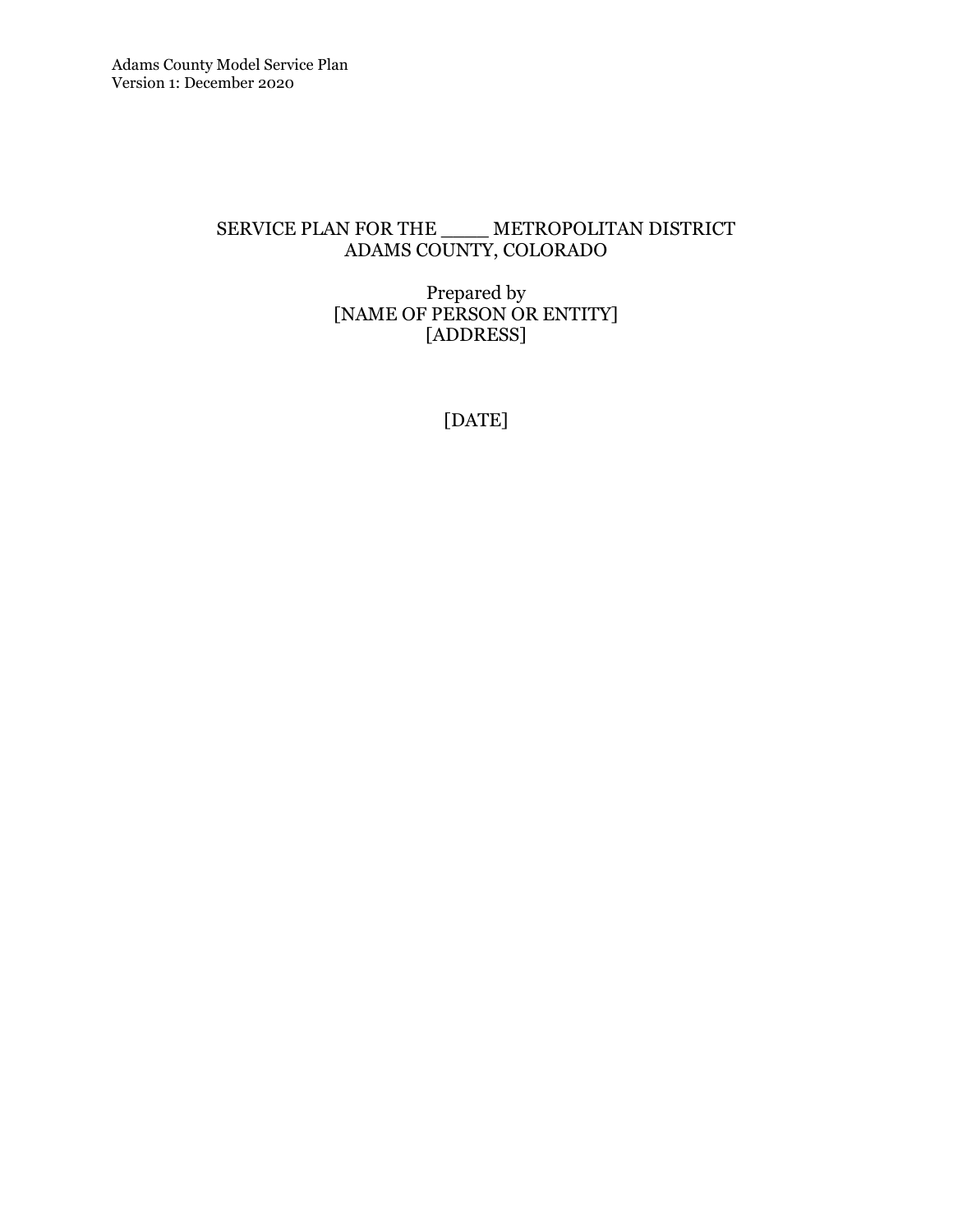Adams County Model Service Plan Version 1: December 2020

Table of Contents List of Exhibits

#### I. Introduction

#### a. Purpose and Intent

This service plan (the "Service Plan") for the \_\_\_\_\_\_\_\_\_\_\_\_ (the "District") is for a special district organized under Title 32 of the Colorado Revised Statutes to serve the public improvements and service needs for the \_\_\_\_\_\_\_\_\_ (name of development) (the "Project"). The District is generally located \_\_\_\_\_\_\_\_ (see Exhibit A), in unincorporated Adams County, Colorado. The District contains approximately \_\_\_\_\_ acres within the District Boundaries.

Pursuant to the requirements of the Special District Control Act, C.R.S. 32-1-201, et seq., as amended (the "Special District Act"), and Adams County's Development Standards and Regulations ("ACDS&R") all of the Service Plan requirements of the Special District Act and the ACDS&R have been met by means of this Service Plan.

The Purpose of this district is to [please briefly explain (one paragraph) the purpose of the proposed district and the anticipated services and public improvements]

b. Need for District

There are currently no other governmental entities, including the County, located in the immediate vicinity of the District that consider it desirable, feasible or practical to undertake the planning, design, and acquisition, construction, installation, relocation, redevelopment, and financing of the Public Improvements needed for the Project. Formation of the District is therefore necessary for the public improvements and services required for the Project to be provided in the most economic manner possible.

#### c. Organizers and Consultants

This Service Plan has been prepared with assistance from the following entities and individuals:

[Please list all involved in preparing the service plan]

## II. Definitions

[This section is optional, if the applicant wishes to define terms throughout the Service Plan, it is recommended that a definitions section is added. Common definitions have been included below.]

Board: the board of directors of the District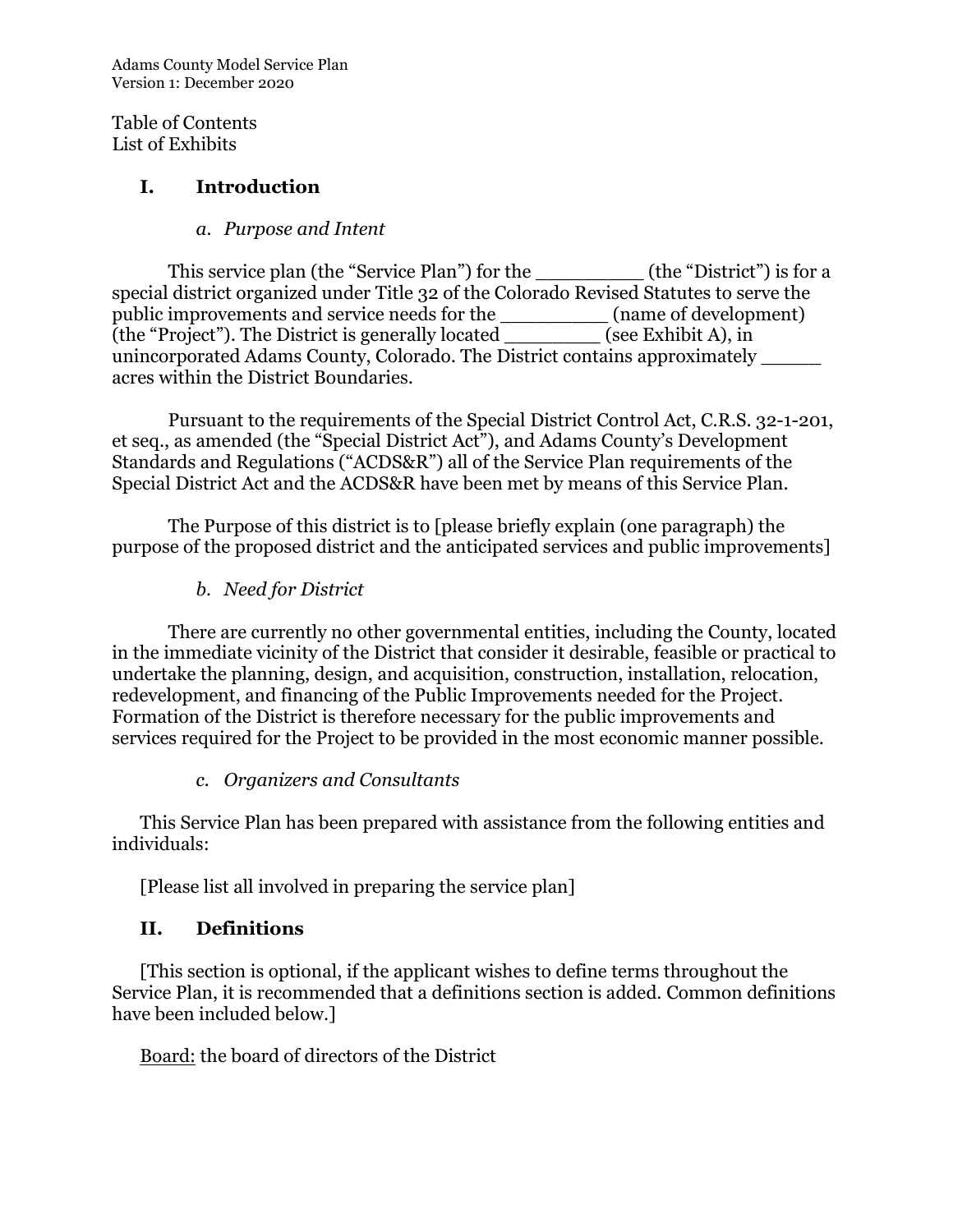Board of County Commissioners: means the Board of County Commissioners of Adams County, Colorado

County: means Adams County, Colorado

Debt: means general obligation bonds or other financial obligations issued by the District, which are not subject to annual appropriation, the payment of which the District has promised to impose, collect, and pledge an ad valorem property tax mill levy and/or fees or charges.

Debt Limitation: means the maximum amount of Debt the District may issue, subject to the provisions of this Service Plan.

Maximum Debt Mill Levy: means a mill levy for debt service, subject to the limitation of the Maximum Total Mill Levy.

Maximum Operations Mill Levy: means a mill levy to support the operations and maintenance of the District Services and public improvements, subject to the limitation of the Maximum Total Mill Levy.

Maximum Total Mill Levy: means the maximum mill levy authorized to support debt service and operations and maintenance of the District, not to exceed a total of fifty (50) mills.

Special District Act: means Section 32-1-101, et. seq., of the Colorado Revised Statutes, as amended.

## III. Boundaries

The District is located (the "District Boundary"). The area within the District's boundaries includes approximately \_\_\_\_ acres. A legal description of the district's boundaries along with a map showing the relationship of the District to surrounding topographic and cultural features, such as roads, streams, and existing governmental or quasi-governmental entities is attached hereto as Exhibits A, B, and C.

It is acknowledged that the District's boundaries may change as it undergoes exclusions and inclusions pursuant to the procedures set forth in the Special District Act. [If there is a potential area that the applicant is planning on considering including in the future, please include that as a future exclusion area and attach as an Exhibit. This paragraph should also include policies for inclusions in accordance with 10-05-03- 03-02-07 of the ACDS&R: An explanation of the proposed District's policy for inclusion which provides objective procedures for the determination of costs, standards and criteria to allow the orderly extension of services to developable adjacent lands.].

#### IV. Proposed Land Use, Population Projection, and Assessed Valuation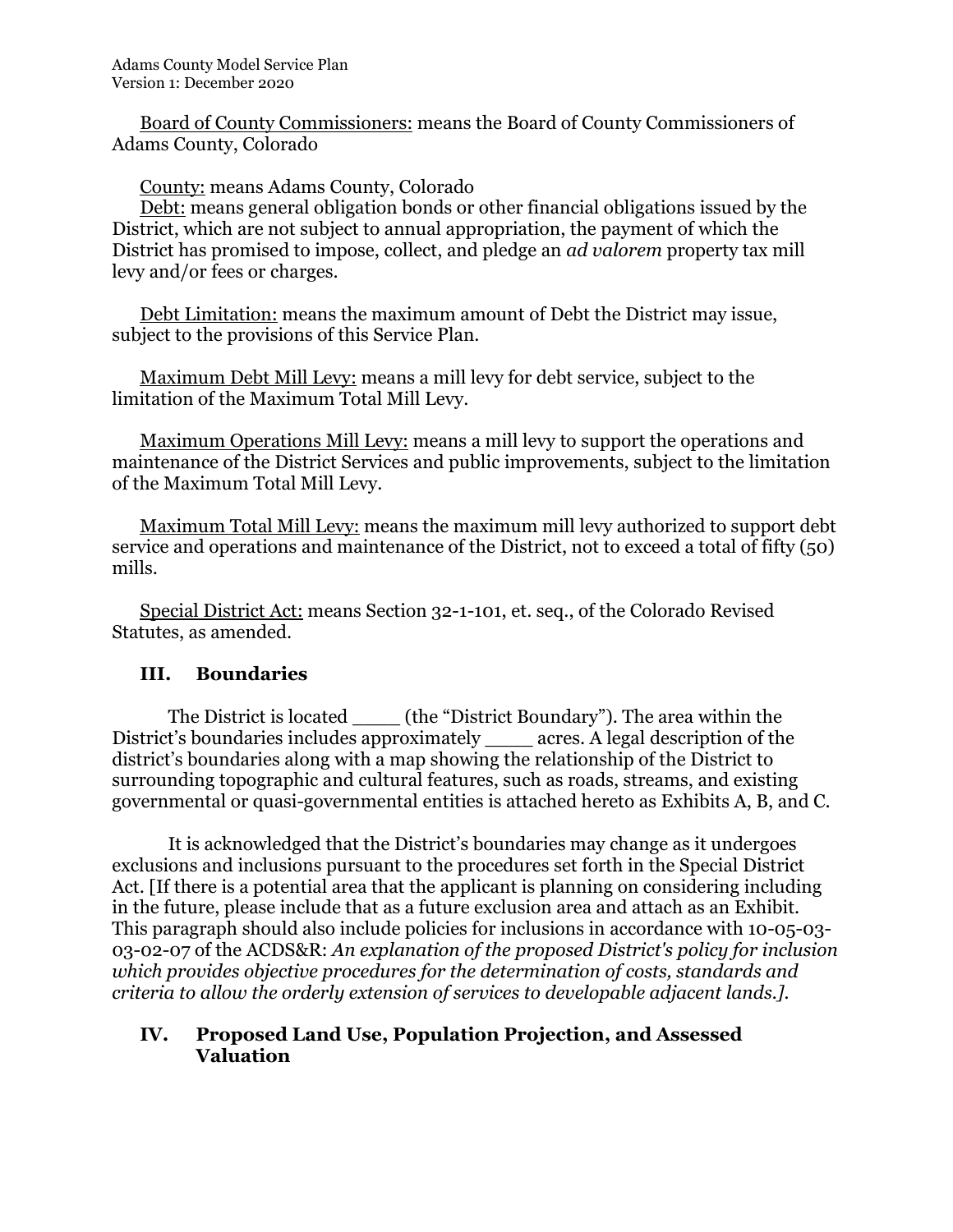[Include a detailed description of the proposed land use, this should include, at minimum the estimated residential units, square footage of proposed commercial or industrial space, and the proposed population at full buildout]

As further described in Section VI, Financial Plan, the current assessed valuation of the property within the District Boundaries is \$\_\_\_\_\_\_ as of \_\_\_\_ (date). The estimated assessed value at full build-out is  $\frac{1}{2}$  and is expected to reasonably discharge the debt under the Financial Plan.

Approval of this Service Plan by the County does not imply approval of the development of a specific area within the District, nor does it constitute or imply approval of the number of residential units or the total site/floor area of commercial or industrial buildings identified in this Service Plan or any of the exhibits attached hereto, unless such land use entitlements have been approved by the Board of County Commissioners in accordance with the ACDS&R.

# V. Description of Proposed Powers, Services, and Improvements

#### a. General Powers of the District

The District shall have the power and authority to provide the public with improvements and related operation and maintenance services within the boundaries of the District as such power and authority is permitted by this Service Plan and described in the Special District act and other applicable statutes, laws, and regulations. Subject to the limitations set forth in this Service Plan.

## b. Services and Improvements

[Please only include those paragraphs pertaining to the services to be provided by the District, further explanation of the Services should be described in Exhibit D]

1. Fire Protection

The District shall have the power to design, acquire, construct, install, relocate, redevelop, operate, or maintain facilities or services for protection against fire by any available means and may supply ambulance and emergency medical rescue services.

2. Mosquito Control

The District shall have the power to provide for facilities and provide for systems for elimination and control of mosquitoes.

3. Parks and Recreation

The District shall have the power and authority to provide for facilities and services for parks and recreational facilities or programs within the District.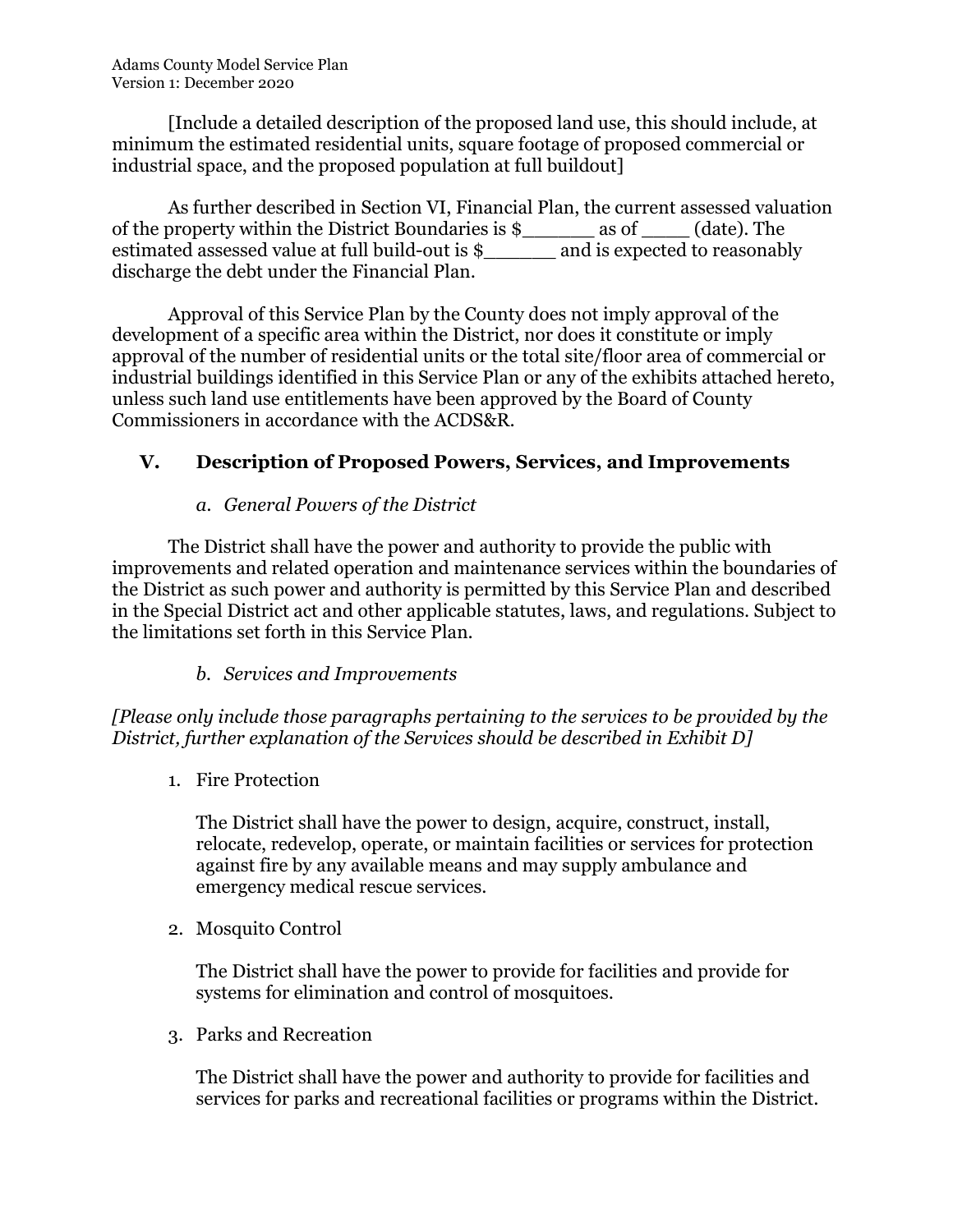4. Traffic Safety Protection

The District shall have the power and authority to finance, design, construct, acquire, install, maintain, and provide for safety protection through traffic and safety control s and devices on streets, as well as such other facilities as may be necessary. All traffic and safety control shall be shown to be compatible with the ACDS&R and each interested party as defined in C.R.S. §  $32 - 1 - 203(b)$ .

5. Sanitation

The District shall have the power and authority to finance, design, construct, acquire, install, maintain and provide for storm or sanitary sewers, or both, flood and surface drainage, treatment and disposal works and facilities, or solid waste disposal facilities or waste services, and any and all necessary or proper equipment and appurtenances incident thereto.

6. Solid Waste Disposal Facilities or Collection and Transportation of Solid Waste

Transportation: The District shall provide for the collection and transportation of solid waste for and on behalf of the District.

Disposal: The District shall have the power and authority to finance, design, construct, acquire, install, maintain and provide for solid waste disposal facilities.

7. Street Improvement

The District shall have the power and authority to finance, design, construct, acquire, install, maintain and provide for street improvements through the construction and installation of curbs, gutters, culverts, and other drainage facilities and sidewalks, bridges, parking facilities, paving, lighting, grading, landscaping and other street improvements. All improvements shall be shown to be compatible with the ACDS&R and each interested party as defined in  $C.R.S. \S 32-1-203(b).$ 

8. Television Relay and Translation

The District shall provide for the establishment and maintenance of television relay and translator facilities

9. Transportation

The District shall have the power to establish, maintain and operate a system to transport the public by bus, rail, or any other means of conveyance, or any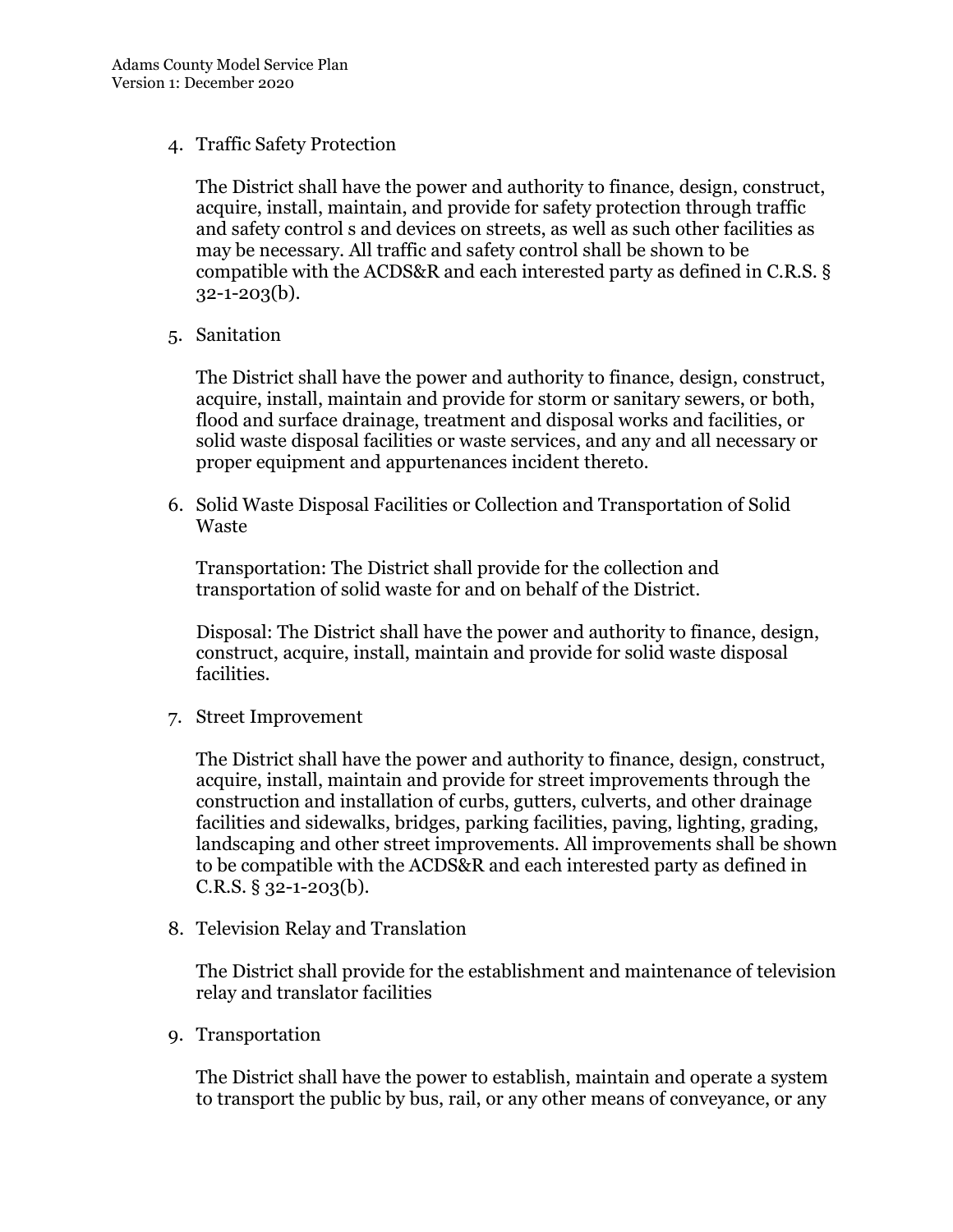combination thereof, and may contract pursuant to the provisions of part 2 of article 1 title 29, C.R.S. Transportation services provided shall be provided in accordance with C.R.S. § 32-1-1004(5).

#### 10. Water

The District shall have the power to supply water for domestic and other public and private purposes by any available means and shall provide all necessary or proper reservoirs, treatment works and facilities, equipment, and appurtenances incident thereto.

#### c. Service Plan Amendment

Pursuant to the Special District Act, Section 32-1-207, as amended, the District shall obtain prior written approval of the County before making any material modification to this Service Plan. Material Modifications require a service plan amendment and include modifications of a basic or essential nature, including, but not limited, to, the following: any addition to the types of services provided by the District; a decrease in the level of services; a decrease in the financial ability of the District to discharge existing or proposed indebtedness; or a decrease in the existing or projected need for organized service in the area. Inclusion of property that is in a county or municipality with no other territory within the District may constitute a material modification.

#### d. Engineering Surveys

The District shall have authority to provide for the planning, design, acquisition, construction, installation, relocation, redevelopment, maintenance, and financing of the Public Improvements within and without the boundaries of the District. An estimate of the costs of the Public Improvements which may be planned for, designed, acquired, constructed, installed, relocated, redeveloped, maintained, or financed was prepared based upon a preliminary engineering survey and estimates derived from the zoning on the property in the Service Area is approximately \_\_\_\_\_ (\$000.00), as more particularly described in Exhibit F.

All facilities and improvements shall be shown to be compatible with the standards of Adams County and each interested party as defined in C.R.S. § 32-1-203(b). Any improvements constructed outside of the District's boundaries must be designed and constructed to County standards and the District shall seek public acceptance of those improvements through the County procedure outlined in the ACDS&R.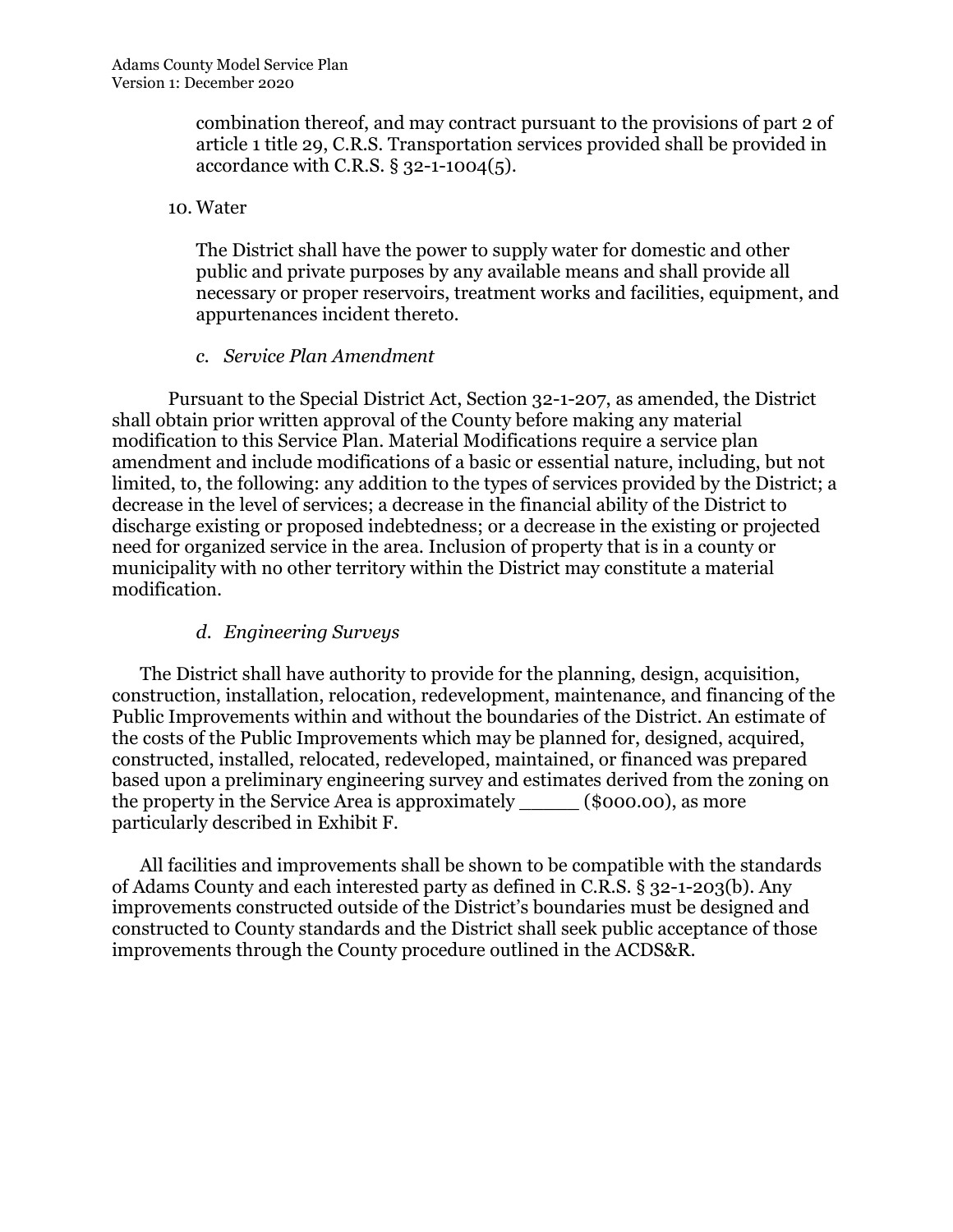## VI. Financial Information

#### a. General

This section describes the general financial structure of the District. A detailed Financial Plan and Statement of Assumptions in accordance with requirements in the ACDS&R is contained in Exhibit E.

#### b. Assumptions

The maximum debt limitation contained in Section VI.g. assumes that the [Explain the estimated value of residential units and commercial/industrial space proposed in the district]. The Financial Plan demonstrates that the District can finance the public improvements as identified herein, will be capable of discharging the indebtedness on a reasonable basis, and will operate on a sound fiscal basis.

#### c. District Revenue

The District will impose a mill levy on taxable property within its boundaries as a primary source of revenue for repayment of debt and for operations and maintenance. The District may also rely upon various other revenue sources authorized by law. At the District's discretion, these may include the power to assess fees, rates, tolls, penalties or charges as provided for in the Special District Act, as amended.

A Maximum Total Mill Levy of  $f_i f_i y$  (50) mills is authorized to support debt service and operations and maintenance of the District. The District may request an amendment to the Service Plan, in accordance with Section V.c., to eliminate mill levy caps when the debt to assessed value ratio falls below fifty percent (50%). Any request to eliminate a mill levy cap is considered a material modification.

## d. Debt Service Mill Levy

A maximum mill levy of \_\_ mills is authorized to support the debt service of the District, subject to the limitation of the Maximum Total Mill Levy. An initial debt service mill levy of <u>mills</u> will produce revenue sufficient to support dept service costs through the bond repayment period. (See Exhibit E, Financial Plan)

## e. Operations and Maintenance Mill Levy

A maximum mill levy of mills is authorized to support the operations and maintenance of the District Services and public improvements, subject to the limitation of the Maximum Total Mill Levy. An initial operations and maintenance mill levy of \_\_\_ mills will produce revenue sufficient to support the operations and maintenance of District services and public improvements (see Exhibit E, Financial Plan)

## f. District's Operating Cost and District Expenditures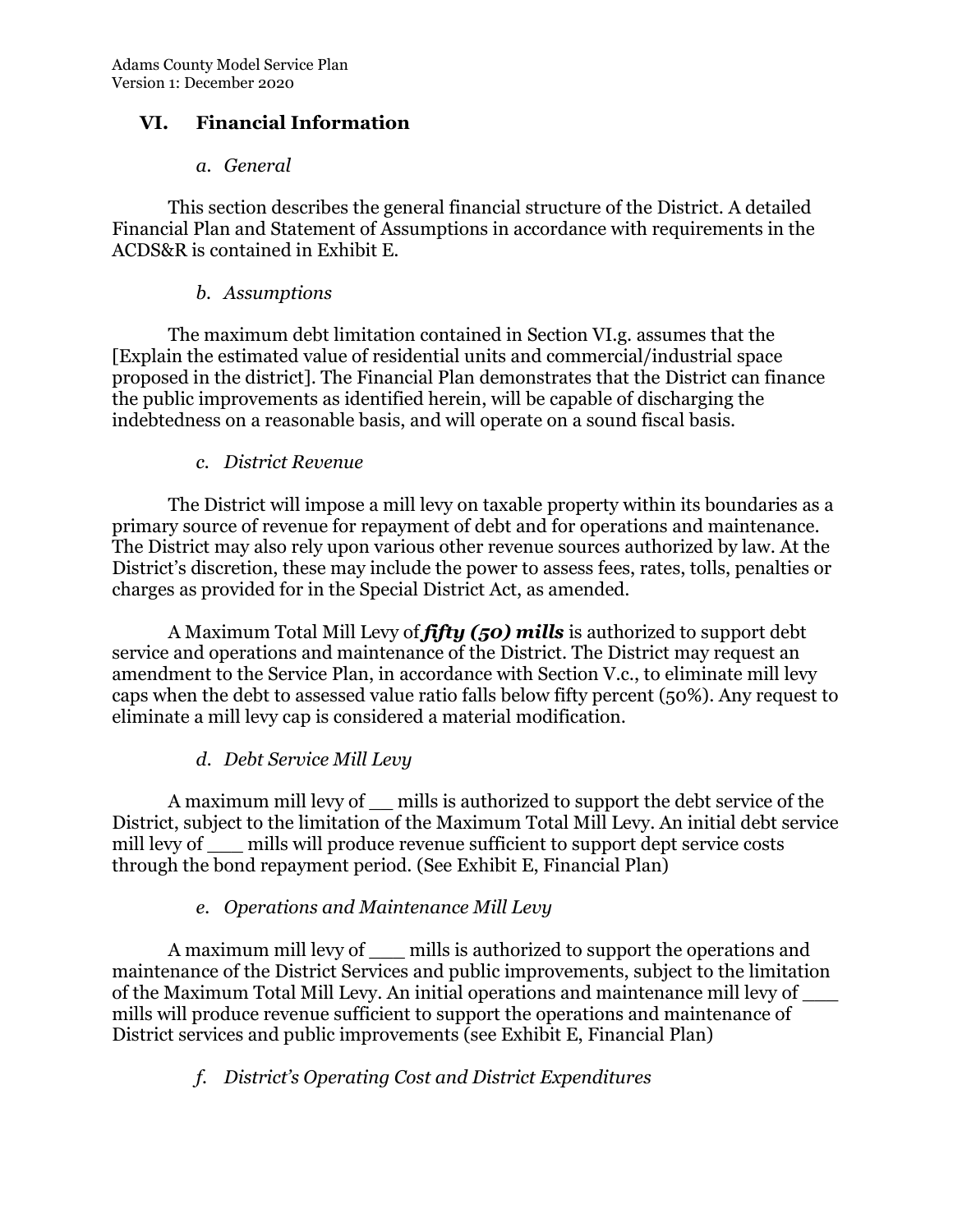The estimated cost of acquiring land, engineering services, legal services and other administrative services, together with the estimated costs of the District's organization and other costs related to initial operations, are anticipated to be \_\_\_\_\_\_\_\_ (\$000.00), which will be eligible for reimbursement from Debt proceeds.

In addition to the capital costs of the Public Improvements, the District will require operating funds for administration and to plan and cause the public improvements to be constructed and maintained. The first year's operating budget is estimated to be  $(0.0000)$  which is anticipated to be derived from [Please briefly explain the operating funds and administration costs]

- g. Debt
	- i. Debt Limitation

The total debt limit for the district is (\$000.00), inclusive of costs, of issuance, inflation, and other similar costs. For purposes of this Service Plan, debt shall be considered any outstanding bonds, notes, contracts, or other financial obligations of the District payable in whole or in part from ad valorem taxes or other revenues of the District for the Purposes of financing, acquiring, constructing, or improving any of the public improvements as contemplated herein. The debt limit shall not be increased unless approved by the County as permitted by statute and the Colorado Constitution. Any change in debt limit shall be considered a material modification of the Service Plan. The maximum term of any bond issue, including refunding and refinancing, shall be thirty (30) years from the original date of issuance.

> ii. Maximum Voted Interest Rate and Maximum Underwriting Discount

The interest rate on any debt is limited to the market rate at the time the debt is issued. In the event of a default, the maximum voted interest rate on any debt shall not exceed twelve percent (12%). The maximum underwriting discount shall be five percent (5%). Debt, when issued, shall company with all relevant requirements of this Service Plan, State Law, and Federal Law as is then applicable to the issuance of public securities.

## VII. Annual Report

a. General

The District shall be responsible for submitting an annual report to the Director of Community and Economic Development no later than June 1st of each year following the year in which the Order and Decree creating the district has been issued.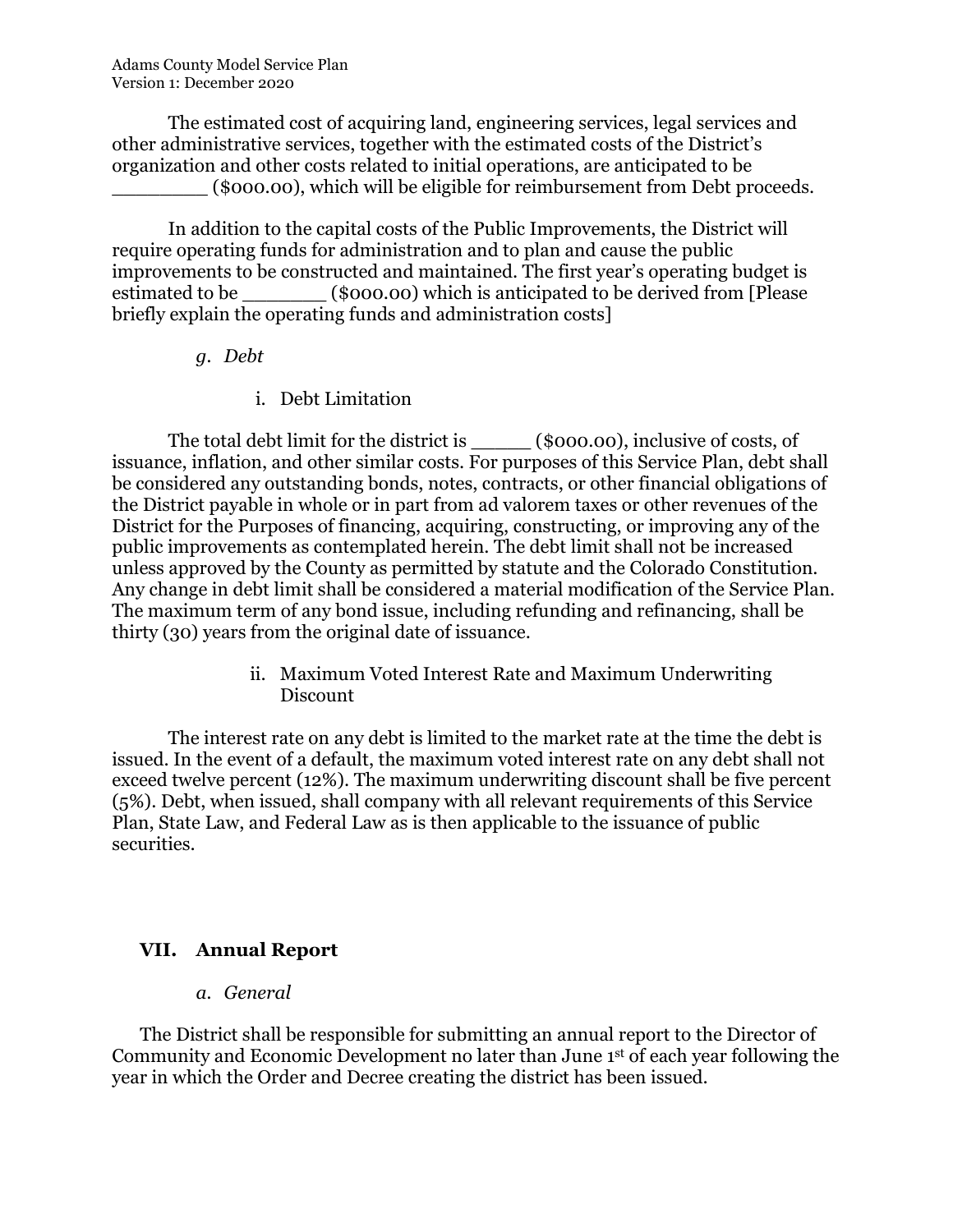#### b. Reporting of Significant Events

The annual report shall include information as to any of the following:

- 1. Boundary changes made or proposed to the District's boundary as of December 31 of the prior year.
- 2. Intergovernmental Agreements with other governmental entities, either executed or proposed as of December 31 of the prior year.
- 3. Copies of the District's rules and regulations, effective December 31 of the prior year, if applicable.
- 4. A summary of any litigation which involves the District Public Improvements as of December 31 of the prior year.
- 5. Status of the District's construction of the Public Improvements as of December 31 of the prior year.
- 6. A list of all facilities and improvements constructed by the District that have been dedicated to and accepted by the County as of December 31 of the prior year.
- 7. The assessed valuation of the District for the current year.
- 8. Current year budget including a description of the Public Improvements to be constructed in such year.
- 9. Audit of the District's financial statements, for the year ending December 31 of the previous year, prepared in accordance with generally accepted accounting principles or audit exemption, if applicable.
- 10. Notice of any uncured events of default by the District which continue beyond a ninety (90) day period, under any Debt instrument.
- 11. Any inability of the District to pay its obligations as they come due, in accordance with the terms of such obligations, which continue beyond a ninety (90) day period.

## VIII. Disclosure Statement

The District shall provide notice to all purchasers of the property in the District regarding the District's authority to levy and collect ad valorem taxes and to impose and collect rates, fees, tolls, and charges, by recording a disclosure statement against the property within the District with the Office of the Adams County Clerk and Recorder. Such disclosure statement shall also provide information concerning the structure of the Board and summarize how purchasers may participate in the affairs of the Board. The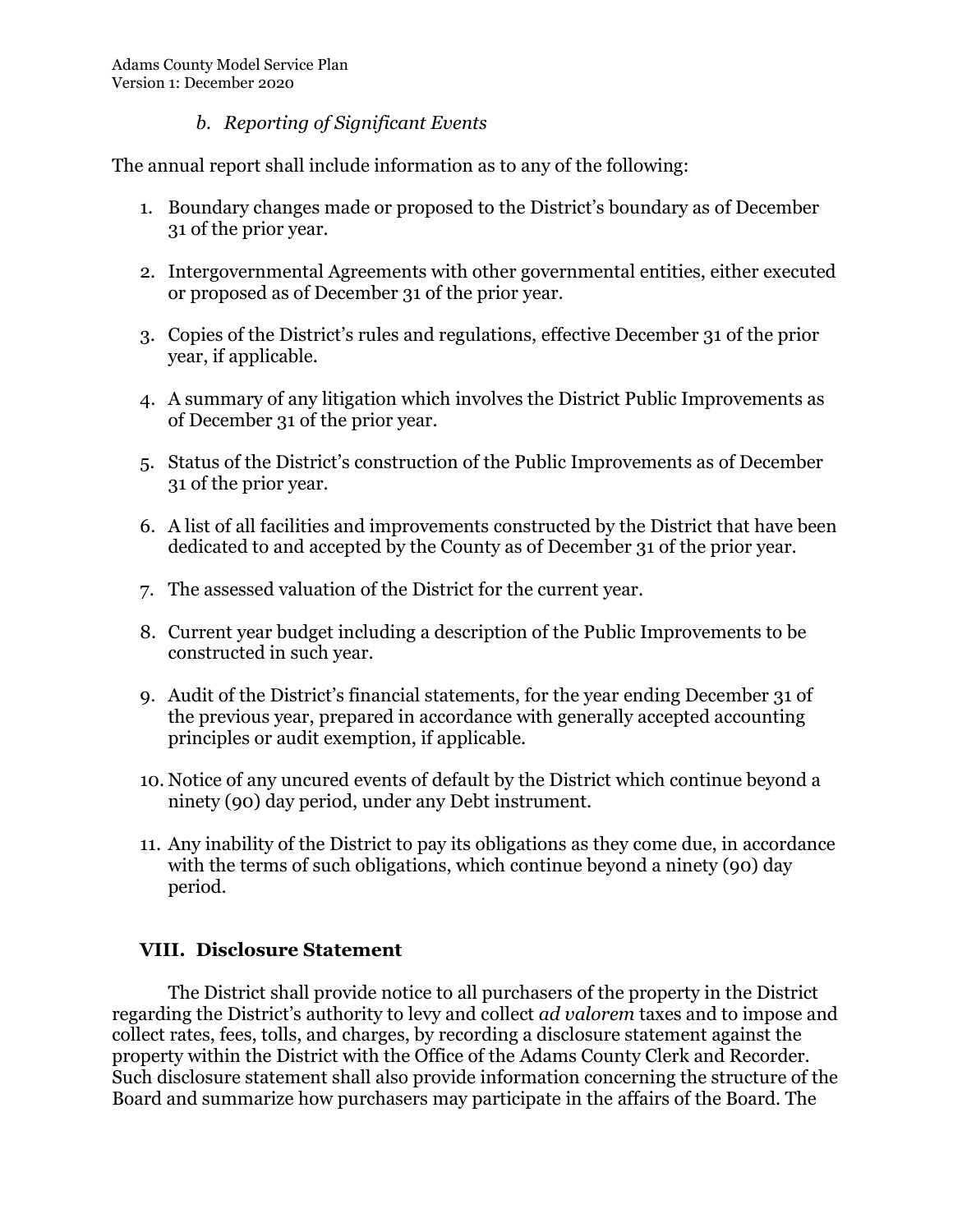disclosure statement shall be recorded within thirty (30) days following recordation of the court decree organizing the District.

# IX. Consolidation and Dissolution

The consolidation of the District with any other special district shall be subject to the approval of the County. The District shall take all steps necessary to dissolve pursuant to Section §§ 32-1-701 et. seq., C.R.S., as amended, at such time it does not need to remain in existence to discharge its final obligations or perform its services.

# X. Intergovernmental Agreements

To the extent practicable, the District may enter into intergovernmental agreements to better ensure long-term provision of the Public Improvements identified herein or for other lawful purposes. [Please explain any current or projected future Intergovernmental Agreements and add as an Exhibit]

# XI. Conclusion

It is submitted that this Services Plan for the District, as required by the ACDS&R and C.R.S. 32-1-203, as amended, establishes that:

- 1. There is sufficient existing and projected need for the organized service in the area to be serviced by the District;
- 2. The existing service in the area to be served by the District is adequate for present and projected needs;
- 3. The District is capable of providing economical and sufficient service to the area within its proposed boundaries; and
- 4. The area to be included in the District does have, and will have, the financial ability to discharge the proposed indebtedness on a reasonable basis.
- 5. Adequate service is not, and will not be, available to the area through the County or other existing municipal or quasi-municipal corporations, including existing special districts, within a reasonable time and on a comparable basis.
- 6. The facility and service standards of the District are compatible with the facility and service standards of the County within which the special district is to be located and each municipal party which is an interested party under C.R.S. § 32-  $1 - 204(1)$ .
- 7. The proposal is in substantial compliance with the comprehensive plan, as amended, adopted pursuant to C.R.S. § 30-28-106, as amended.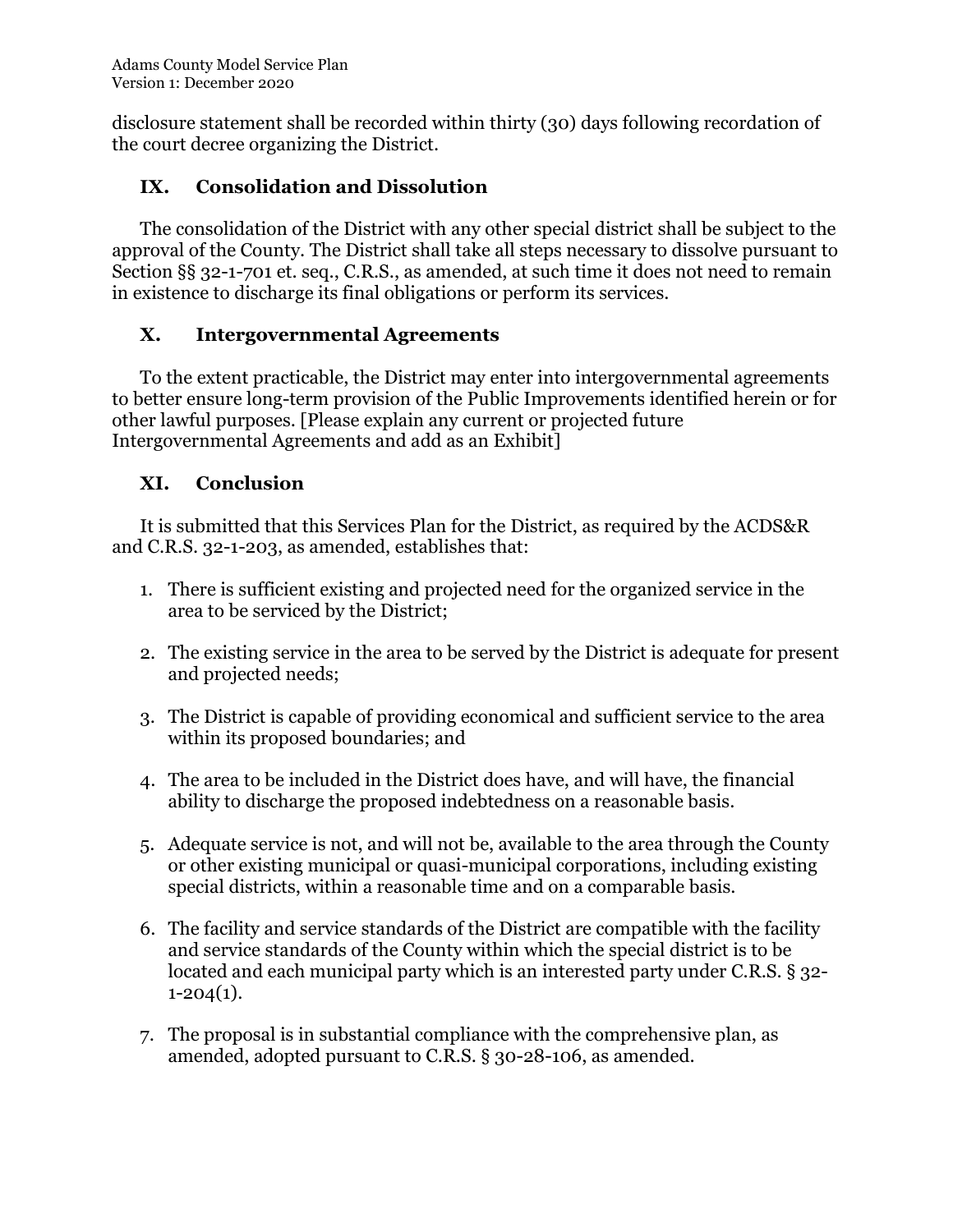- 8. The proposal is in compliance with any duly adopted County, regional, or state long-range water quality management plan for the area.
- 9. The creation of the District is in the best interest of the area proposed to be served.

Exhibits should be completed in accordance with the details set forth below and the ACDS&R. Referenced notes contain the applicable language from the ACDS&R. Each exhibit should be on a separate page.

# Exhibit A

(Legal Descriptions)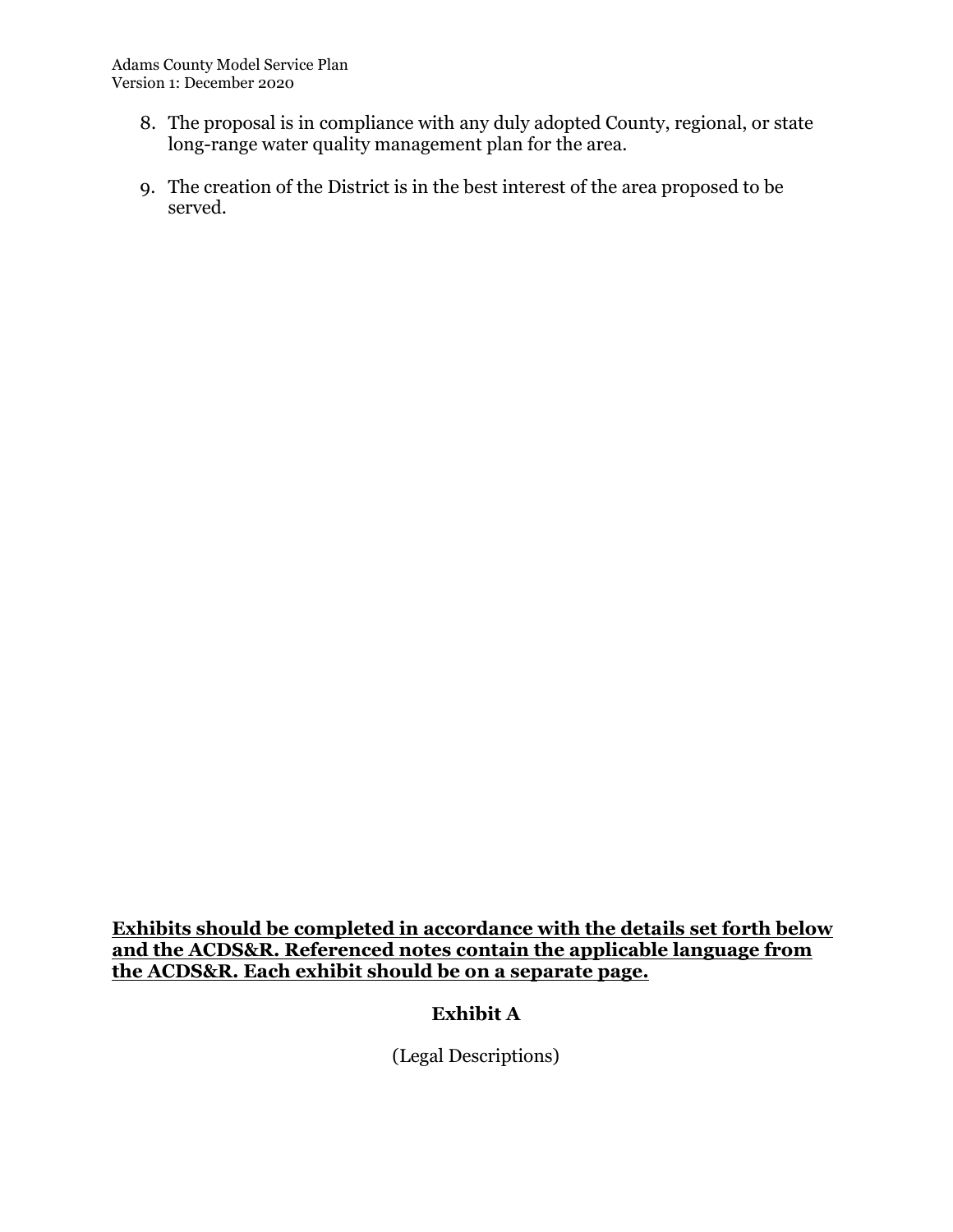Pursuant to Section 10-05-03-03-02-07 of the ACDS&R, a legal description of the area to be included in the District and the proposed inclusion area is attached. [Note: legal descriptions must meet current legal descriptions of parcels to be included in the district]

# Exhibit B

(Site Plan)

Pursuant to Section 10-05-03-03-02-03 of the ACDS&R, a sit plan is attached.

Note: This plan shall show the entire boundary of the proposed District and clearly delineate the location of any current improvements within the proposed District boundaries, any improvements planned by the District, and any development currently built or planned to be built within the District:

- 1. The sheet size shall be 18" vertical by  $24$ " horizontal with a scale of  $1" = 200'$ or other scale as approved by the Director of Community and Economic Development.
- 2. Noted on the plan, shall be the date of preparation and last revision, and clear identification of the location of proposed services and/or improvements, and the names of abutting subdivisions (in the case of unplatted land the word "unplatted" shall appear).

## Exhibit C

## (Boundary Maps & Vicinity Maps)

Pursuant to Section 10-05-03-02-04 of the ACDS&R, a boundary map of the proposed district and the proposed inclusion area is attached.

(Vicinity Map and 3-Mile Radius Maps)

Pursuant to Section 10-05-03-02-04 of the ACDS&R, attached is a map showing the District's Vicinity and Municipalities and Special Districts within a 3-Mile Radius.

Note: There shall be included in the service plan a map of the proposed District and the surrounding area.

1. The map shall be legible, shall contain explanatory legends, titles and text and shall show the District boundaries and the relationship of the proposed District to the surrounding area within a three (3) mile radius. The map shall identify all municipalities and existing Special Districts within said radius. Also identified on this map or on a separate map shall be the existing zoning within the proposed District and the zoning for properties within a three (3) mile radius.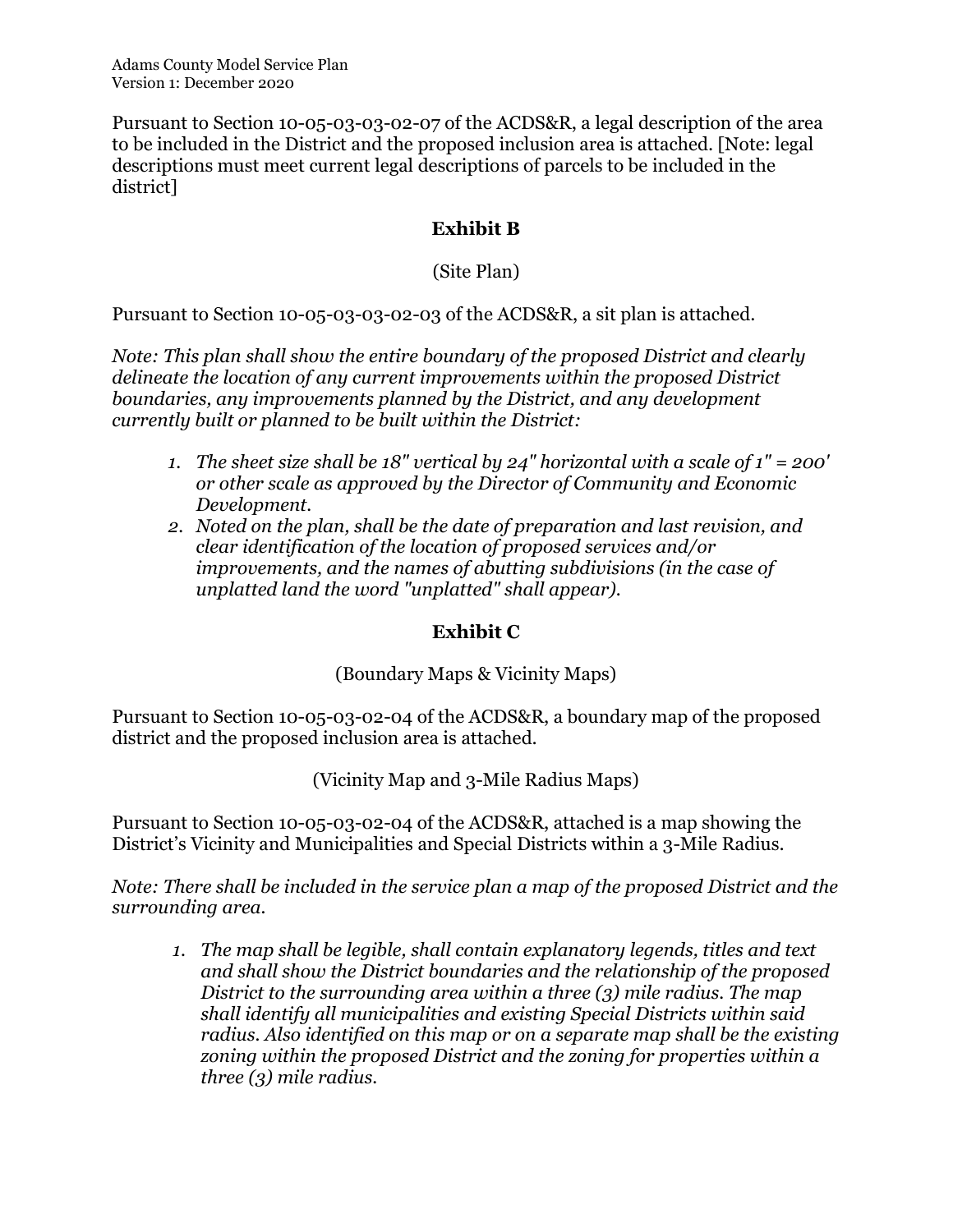2. Accompanying the map shall be a list of the services proposed to be supplied by the District provided by each of the municipalities and Special Districts shown on the map.

# Exhibit D

## (Proposed Services)

Pursuant to Section 10-05-03-03-02-04 of the ACDS&R, the list of services proposed to be supplied by the District is below:

## Exhibit E

#### (Financial Plan)

Pursuant to Section 10-05-03-03-02-02 the Districts Financial Plan includes the following:

- 1. A letter from the person or organization responsible for the financial plan evaluating the financial and economic presentation and identifying sources and methods used in estimating interest rates, buildout rates, mill levy, and other data included in the plan.
- 2. A development anticipation section, which describes development projections in amount, time, type, and value. These projections should be supported by a market research report and an opinion letter from a market analyst acceptable to Adams County.
- 3. A pro forma with a year by year listing for the period of expected indebtedness beginning with the expected date of District formation. The pro forma shall include a detailed description of all funding mechanisms to be employed by the District. This pro forma shall list individual yearly totals for bond issues, debt service, operating and maintenance expenses, legal and administrative expenses, capital expenses, buildout rate, assessed valuation, mill levy, facility fees, other fees, and all other costs and revenues. Any extraordinary or onetime expenses shall be explained.
- 4. Maximum bonded indebtedness proposed to be incurred by the District and justification for said amount of indebtedness. Because the issuance of bonds by one entity may adversely affect the bond rating of another entity due to overlapping debt, the plan shall contain a list of indebtedness for all cities, counties, and Special Districts within which the proposed District will be included.
- 5. A description of the scheduling and phasing of improvements and their relationship to the financial stability of the District.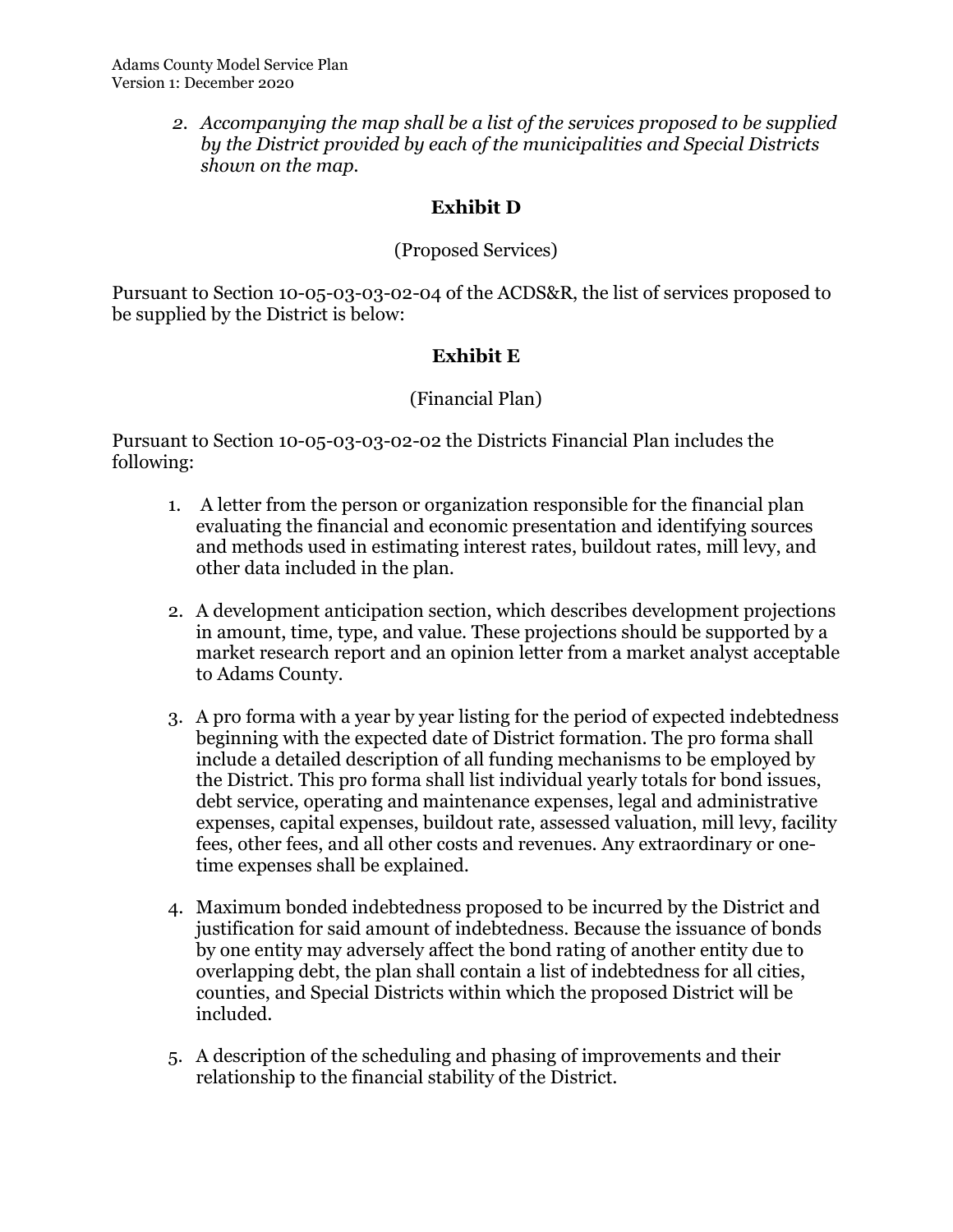- 6. If the financial plan identifies any contributions by the developer to the District, any agreement between the developer and the proposed District explaining the developer's financial participation shall be included.
- 7. A description of the flexibility, which has been built into the financial plan, including alternative means of repaying the debt, if the estimated revenue stream is not realized.
- 8. A description of the total cost of improvements proposed in the development and the percentage of those improvements to be financed by the proposed District.
- 9. A list of mill levies and other fees for Districts supplying similar services for a similar market located in the region.
- 10. The maximum mill levy proposed by the District.
- 11. The total of all mill levies currently imposed on property within the proposed District.

## Exhibit F

(Improvements Map and Cost Estimates)

Pursuant to Section 10-05-03-03-02-05 of the ACDS&R, cost estimates of all the facilities and improvements as well as a map depicting the location of those improvements is attached.

Note: Though the construction costs are summarized in the financial plan, under this requirement detailed descriptions and cost estimates for all the facilities and improvements shall be included. All materials and labor costs for each planned facility shall be estimated and the facilities shall be shown to be compatible with the standards of Adams County and each interested party as defined in C.R.S. Section 32-1-203 (b).

## Exhibit G

#### (Service/Intergovernmental Agreement)

Pursuant to Section X of this Service Plan and Section 10-05-03-03-02-06 of the ACDS&R, copies of any signed, proposed, or promised service agreements are attached.

Note: The applicant shall provide a copy of any signed, proposed, or promised service agreements between the District and any municipality, District, or other existing or proposed service provider, and shall contact all service providers in a three (3) mile radius by certified mail in a form to be approved by the District Review Team.